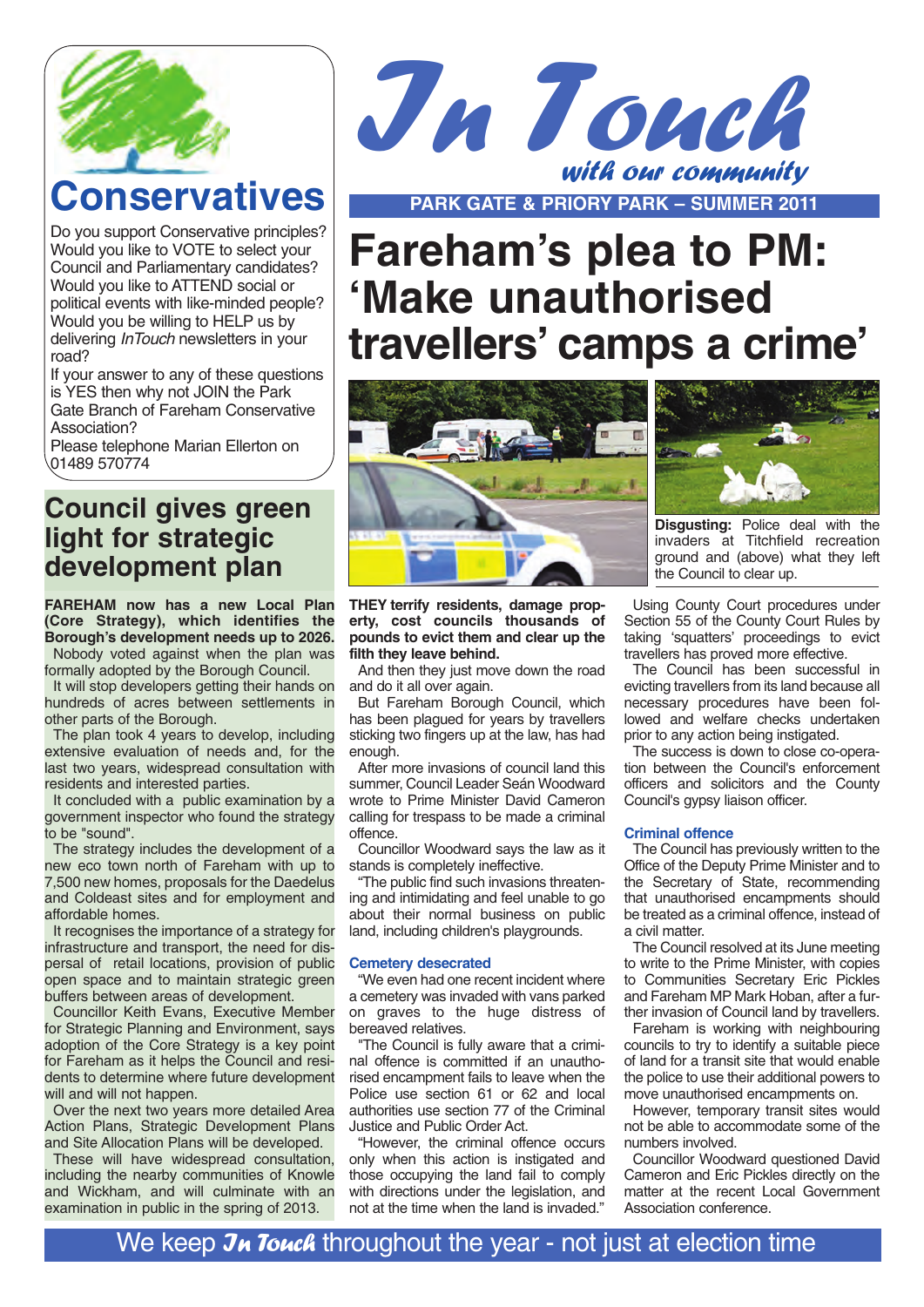landscape in terms of form and structure, the treatment of highways, parking and residential

It will give the impression of an informal, almost semi-rural appearance with an emphasis on landscape and an avoidance of a hard urban streetscape. There should be views

boundaries.



**Grants available**<br>County Cour

Sarisbury<br>which

get in touch.

get bidding!

**HomeInstead**

**Solar power**

the sun.

electricity bills.

Solar panels are to be installed on the roof of a sheltered housing block in Titchfield Common as part of a £136,000 scheme to harness energy from

They will be installed at Downing Court and as part of the same scheme panels will be used to clad one side of the Civic Offices in the centre of Fareham. The panels could generate income of more than £9,100 per year, as well as saving a total of £4,000 in

A new support service for the elderly and others in need at home opened at 14 Middle Road on June 24. This service promises to provide first class care with dedicated carers to those in need in their own homes.

Seán Woodward has just had £8,000 made available to him for grants to voluntary organisations in his<br>Sarisbury Division

**WARD NEWS BRIEFS**

Sarisbury, Park Gate, Swanwick, Priory Park, Burridge and Whiteley. If your organisation would find a grant of benefit for equipment (not running costs or salaries) then please

So far Councillor Woodward has made a grant of £1,000 to 1st Sarisbury Green Scout group for a shipping container in which to store their equipment at Burridge Village Hall. This leaves £7,000 so

Councillor

includes



# **Council faces delicate balancing act to get Coldeast development right**

**LONGSTANDING community ambitions should be fulfilled at the Coldeast Hospital site for which Fareham Council will soon consider a development brief.**

Uppermost in councillors' minds will be that it is critical to preserve the making the most of the benefits to hand.

It means taking into account years of extensive public consultation and the testing of proposals at the recent public inquiry into the new Strategic Development Plan.

However, to secure the community benefits, the Council recognises the importance of new residential development within appropriate parts of the site.

It is proposed to allocate areas of land to the north and south of the mansion house drive in the south east corner for housing totalling 150-170 dwellings, plus 60 units of sheltered accommodation.

Developers must p accordance with Cou

It is also propose that the mansio house will be restore for possible use as hotel, the dairy an stables converted to residential use.

It is important for new development to have a soft and unregimented appearance in the



become a hotel.

through to the woodland edge, avoiding a continuous wall of buildings fronting the public realm.

Buildings will generally be restricted to 2 storeys to eaves and comprise a mixed palette of natural materials.

Park Gate Councillor Brian Bayford said: "It is probably true to say that we do not actually need over 150 extra houses in the area, but the ambitions for community facilities are proven and appropriate."

He said Holly Hill Cemetery was full and a new one needed, extra allotments were needed to meet and and public open space was always at a nium.

> "The new community at Coldeast needs a community centre, children and adults need more sports pitches and we could really do with a swimming pool in the Western Wards.

> "This brief makes all of those ambitions reality."

# Surgery closure: NHS reviews the situation

Land for allotments 0.8 ha (2 acres) Land for Cemetery 1.2 ha (3 acres) Totals 24.83 ha (61.4 acres)

**A REVIEW by the NHS to determine future provision of GP medical services for patients currently seen at Locks Road Surgery, Locks Heath was due to be completed in August.**

It follows strong protests by patients who were told the GPs intended closing the surgery and transferring the practice to Whiteley.

Hampshire NHS Medical Director Dr Stuart Ward said: "Many patients have raised concerns, including the distance and ability to travel to Whiteley and the availability of suitable alternative services.

"NHS Hampshire has deferred making a decision on the closure until we have worked together with patients and local practices to explore all options for providing GP services in the Locks Heath area.

"Dr Whitaker and partners are contin-

uing to provide services at both their surgeries until a decision is made about the potential closure of Locks Road Surgery."

**PROPOSES** 

3.55 ha (8.8 acres) 0.11 ha  $(0.3 \text{ acres})$  $\overline{8.26}$  ha  $\overline{(20.4 \text{ acres})}$ 

10.91 ha (27 acres)

The review is looking at the current standard of all NHS buildings, any investment that may be needed, occupancy levels and the potential to develop these buildings in the future.

The information will be used to develop a range of options that will be discussed with local GPs over the summer and patients in the autumn.

"We recognise Dr Whitaker and Partners' aspiration to close their Locks Road Branch Surgery and consolidate services at their main surgery in Whiteley.

"This is partly due to the work necessary to ensure the branch surgery building remains at current standards but also to staff changes."

## Minister to speak at Tory dinner

**FAREHAM Conservative Association's annual dinner will be at Solent Hotel, Whiteley on September 30.**

The speaker will be Philip Hammond MP, Secretary of State for Transport.

Applications for tickets can be made to Tina Ellis, Fareham Conservative Association, 14 East Street, Fareham PO16<br>
OBN: Tel 01329 Tel 01329 822646; email conservatives@fareham.mail .co.uk

Land for the provision of public swimming pool<br>) Existing woodland 10.91 ha

| ١d | provide affordable housing in<br>dem<br>uncil policies.<br>prem |
|----|-----------------------------------------------------------------|
| 'n | <b>PROPOSED COMMUN</b>                                          |
| d. | Pitches/outdoor sports facilities                               |
| a  | Equipped Children's Playspace                                   |
|    | d Informal open space                                           |
| Ö. | Changing rooms/community facility                               |
|    | a sentido de segundades de la calendaria de la calenda          |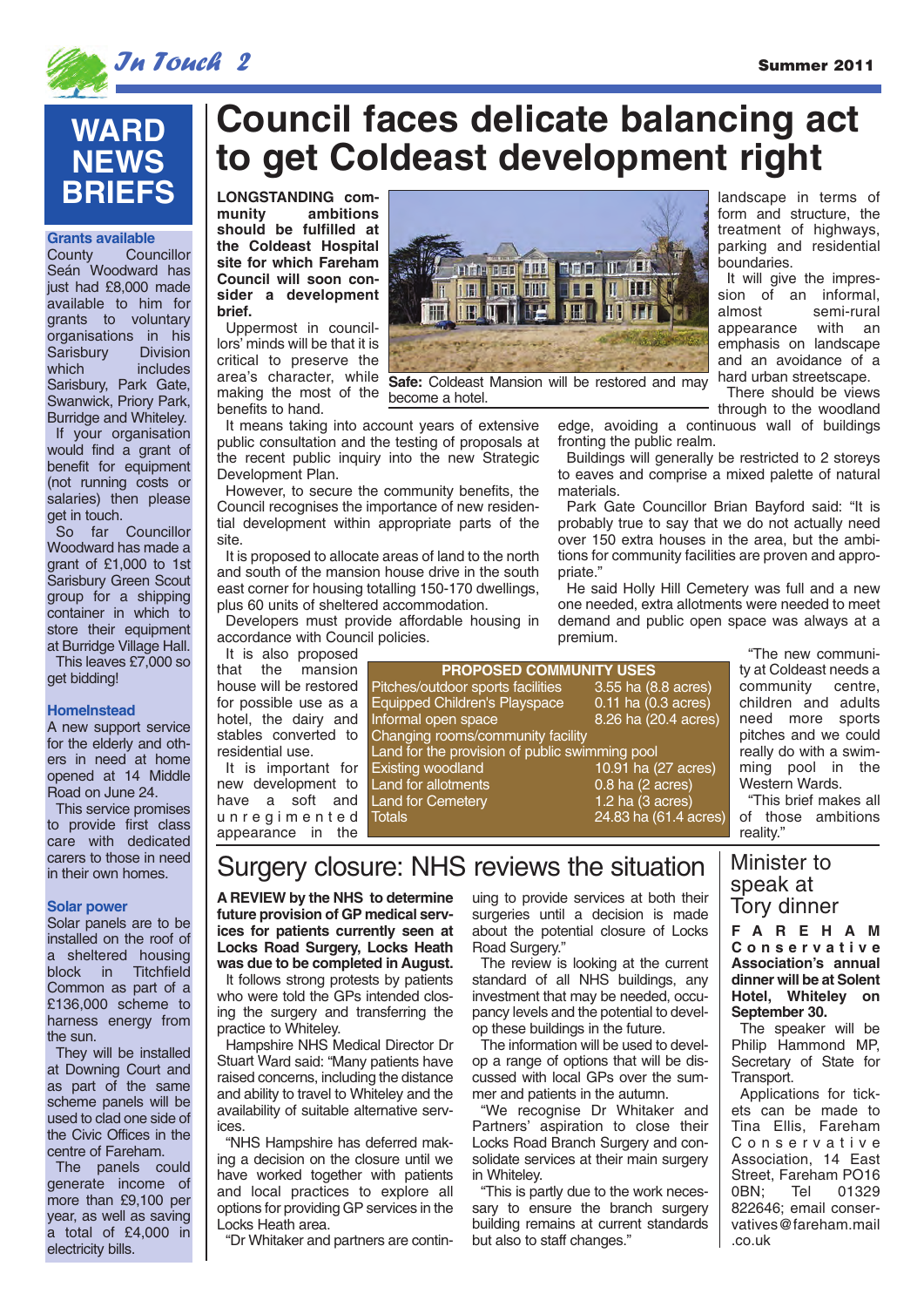Summer 2011 **In Touch 3** 



## **THERE could be trou-**There may be trouble in the pipeline for septics

**ble in the pipeline for Park Gate Ward residents with septic tanks or other treatment plants.**

They must register them with the Environment Agency by the end of the year.

Councillor Brian Bayford said: "For some reason this need to register has not been publicised at all well, although there have been letters about it in some local and national newspapers."

Most registrations will not be charged, but there is a possibility of a £125 one-off fee in some circumstances.

To find out more, go to: www.environmentagency.gov.uk and click on "register your septic tank" under "At home and leisure" or phone: 03708 506 506.

## Mayoral 'Proms'

Ferneham Hall will be the venue for the Mayor of Fareham,<br>Councillor Trevor Councillor Trevor<br>Cartwright's 'Last Cartwright's Night of the Proms' event on Saturday, October 8.

**HOLLY HILL Woodland Park has retained its prestigious Green Flag Award for the fourth year running.** Green Flag flies over Holly Hill Park for 4th year

The award sets a national standard showing that the park is well managed and provides an excellent community facility. Councillor Ruth Godrich said a big

'thank you' was owed to the Council's grounds mainte-



nance staff and volunteers who help them.

# **Survey seeks residents' views on extra community hospital services**

**A RESIDENTS' survey will be carried out by the Council in the autumn and one of the questions will relate to possible extra services at the new Fareham Community Hospital in Sarisbury.** 

Outpatient services currently include consultant clinics, midwifery, physiotherapy, phlebotomy, speech and language therapy, occupational therapy, diabetic retinopathy, child health services, health visitors, X-ray and MRI scanning.

Residents are being asked to prioritise the services they would most like to see developed in the hospital, either in the existing building or following an extension for which land has been set aside by the Hampshire Primary Care Trust.

County Councillor Seán Woodward said: "We are working closely with the Friends of Fareham Community Hospital to ensure that the consultation is as wide as possible, therefore the Friends have been invited to have a stand at the autumn Community Action Team meetings being held throughout the Borough."

Councillor Brian Bayford, who campaigned for many years to bring about the new hospital, said:

"There has also been a desire in

Fareham for a minor injury treatment centre such as that at Gosport War Memorial Hospital and St Mary's Hospital in Portsmouth.

"I am sure residents will come up with ideas for new services and we and the PCT look forward to hearing their views. We will then campaign to make them a reality."

Meanwhile, Councillor Woodward met the PCT recently to discuss current hospital services.

He had received complaints about the phlebotomy service, the inability of patients to get through by telephone and the unavailability of appointments for taking blood at short notice.

As a result there have been significant improvements made to the service in terms of availability of staff and the Trust is currently investigating a new booking system and call handling.

He also asked about the possibility of locating a Red Cross service at the hospital to hire out disability aids as well as finding space for the Friends to display their wares to raise money for patient comforts at the hospital.

He was assured these matters would be taken in hand, including the consultation of GPs in Fareham regarding the Red Cross service.

## **THERE are no plans** Fareham escapes police station cuts

**to close Park Gate or Fareham police stations.**

Hampshire Police Authority is reviewing its estates strategy which is likely to lead to closure or relocation of several police stations in Hampshire and the Isle of Wight.

As well as looking to rationalise the provision of front counter facilities in communities, it is also necessary to save £100m across the police service in Hampshire over the next few years.

It is committed to retain front line policing with officers on the streets, so everything else must be carefully examined to find more economical ways of providing it.

Police Authority<br>
member County County<br>Seán Councillor Woodward said: "I am pleased savings will not be made by shutting the police station that serves Park Gate.

"The most important thing is that people do not lose the security of police officers visibly on our streets."

# **PARK GATE & PRIORY PARK CONSERVAT**

**We are very active with social and political events and membership drives. If you would like further details, to join us, or to help in any way such as distribution of In Touch newsletters in your road, please contact your ward councillors.**



**Brian Bayford** 6 Abshot Manor Little Abshot Lane Titchfield Common PO14 4LN Tel: 01489 577772 email: bbayford@fareham.gov.uk



## **COUNTY COUNCILLOR Fareham Sarisbury**

**Seán Woodward** 8 Persian Drive, Whiteley PO15 7BJ Tel: 01489 881030 email: sean.woodward@hants.gov.uk

**WARD COUNCILLORS Park Gate**

> **Marian Ellerton** 230 Botley Road Burridge SO31 1BL Tel: 01489 570774 email: mellerton@fareham.gov.uk